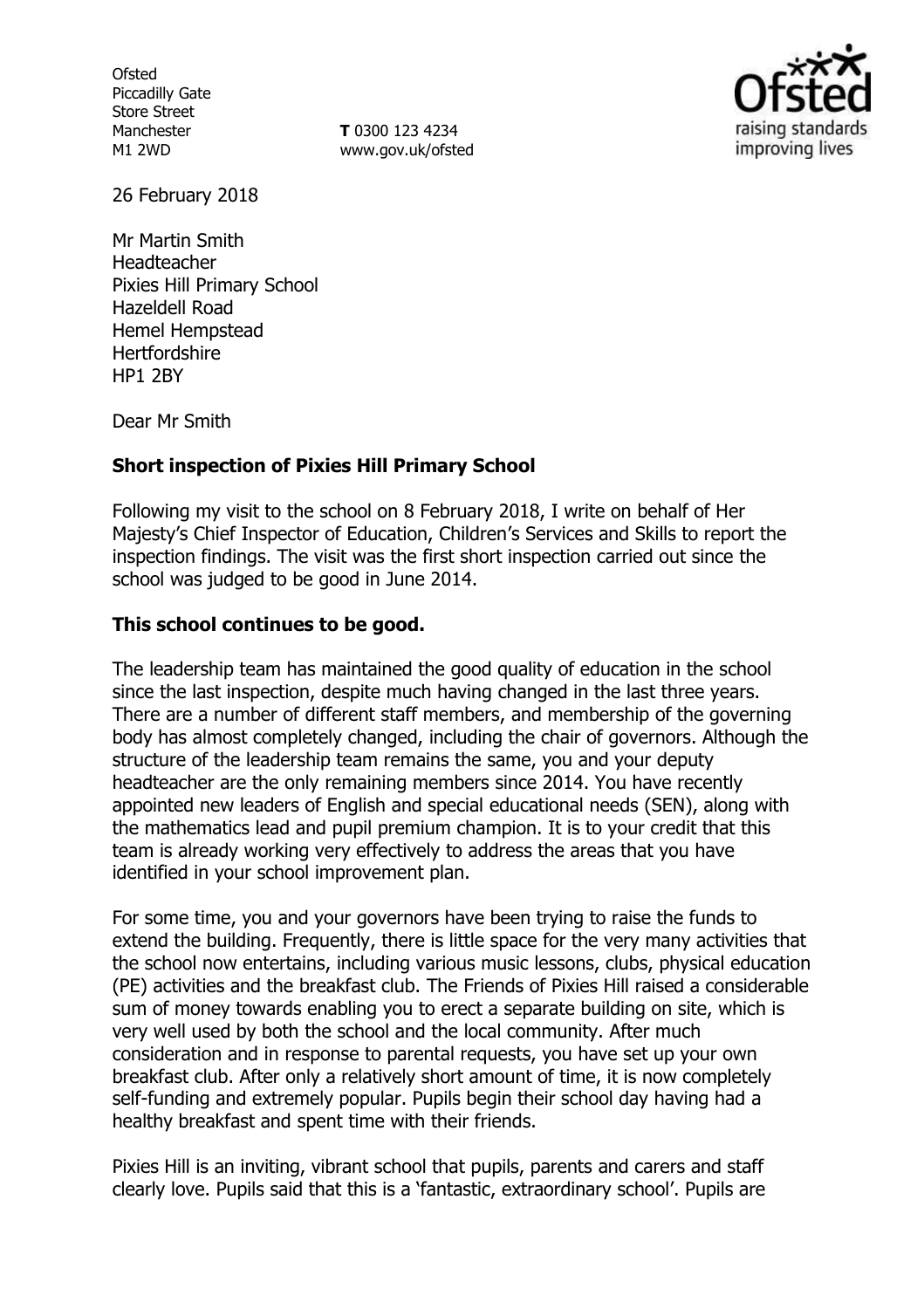

polite, courteous and well behaved and work well together. Pupils regularly hold doors open for their classmates or adults. What is more, when thanked, 'You're welcome', is a regular response. The values-based education that the school embraces is evident around the school. From the 'values tree' in the Reception classroom to the beautiful artwork in the corridors, the walls are adorned with displays about friendship, respect, cooperation and kindness.

It is no surprise, therefore, that pupils said that they are happy and safe and enjoy coming to school. They like that they are awarded for their good work, earning the 'star of the week' for such things as 'overcoming fears about swimming'. Showing one of the school's values is also rewarded twice a month with a 'values mug'. Pupils really like the many visits they make and the visitors who come to school to do, for example, pottery, or the Brazilian dance workshop. Parents overwhelmingly support the school. 'I firmly believe that this school is a fantastic place for my children to attend. They are extremely happy here and I couldn't be any happier with everything the school does.' The parent forum works well with you to improve and enhance the school. For example, it had considerable input into the revision of the school's behaviour and homework policies. Largely based around topic themes, the quality of the work that pupils bring in from home is high and is clearly a resounding success.

You and your governors know the school. As a result of careful analysis of pupil outcomes, you have identified the school's strengths and areas for improvement. Recently, you made the decision to introduce a new programme of phonics teaching. This is already paying dividends. Children in the current Reception class and Year 1 have undoubtedly benefited from the new programme. Many children and pupils in these year groups are achieving above their age-related expectations and are making rapid progress: something you were asked to improve at your previous inspection. They are using their phonic skills well to read with a considerable degree of accuracy and confidence, and make sensible guesses in their early writing. Progress can clearly be seen and evidences the capacity for improved outcomes at the end of key stage 1.

Another area that you were asked to improve during the June 2014 inspection was to ensure that all pupils were given work to stretch their learning further. Teachers regularly challenge pupils. Work is set which is matched to pupils' needs, often with additional challenges for when pupils have finished their work. In lessons, teachers and teaching assistants effectively guide and support pupils, often challenging them to think hard about what they are learning. As a result, you have increased the proportion of pupils achieving the higher standard at the end of key stage 2 and some in key stage 1. Although you have made inroads, you accept that there is still some way to go to ensuring that all pupils in key stage 1 achieve as well as they can.

## **Safeguarding is effective.**

You have ensured that there is a safeguarding culture at Pixies Hill. Leaders and governors take their safeguarding role very seriously. You regularly evaluate the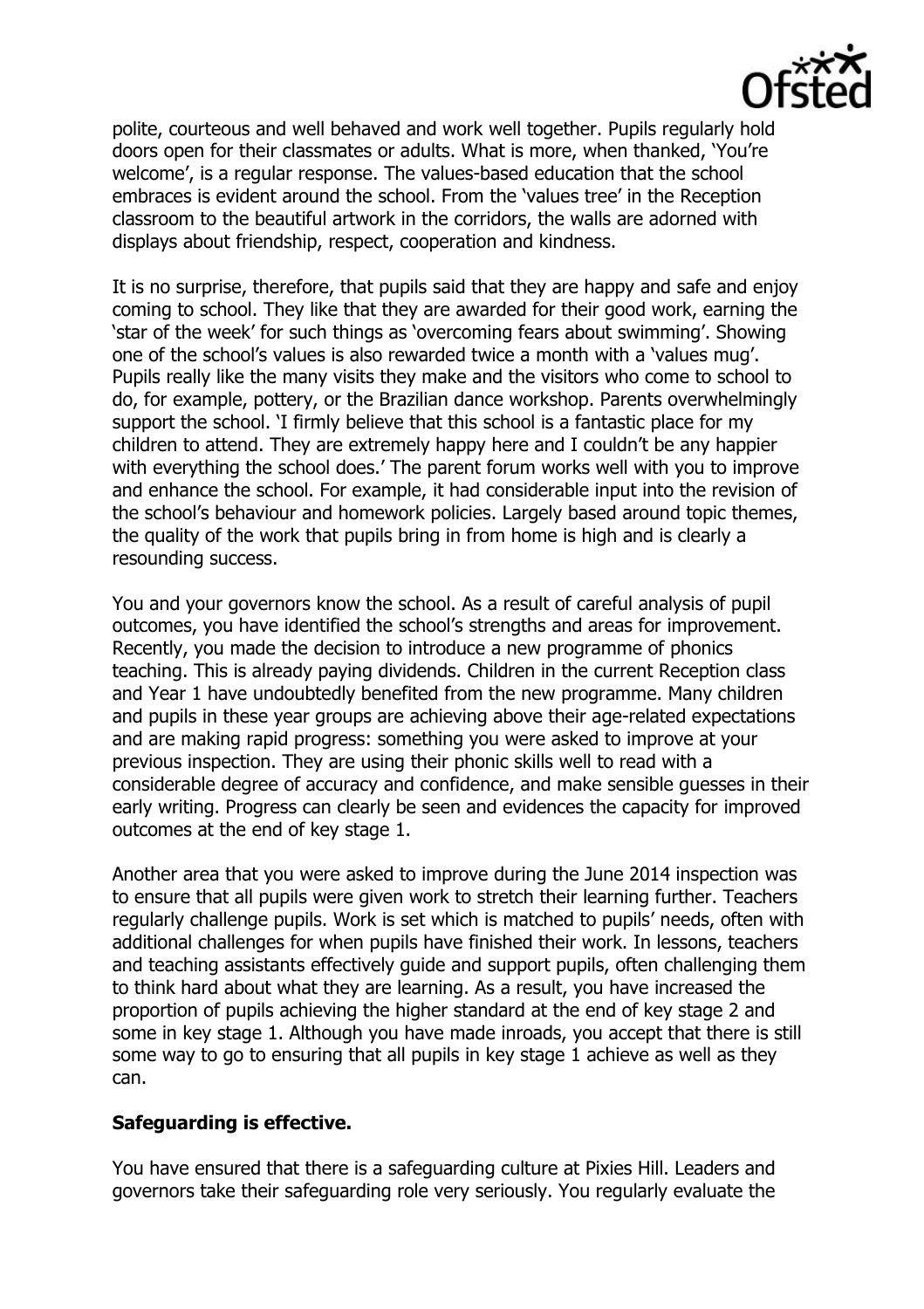

effectiveness of the school's safeguarding and child-protection procedures with your chair of governors, highlighting any arising concerns.

You are tenacious in following up any concerns you have, liaising effectively with external agencies when necessary. As a result, pupils and families receive good support from both the school and appropriate external services. However, despite your best efforts, persistent absence of some pupils is still too high. You and your governors are committed to ensuring that this is reduced as soon as possible.

Pupils said that they feel safe, know who to go to if they have a concern and how to keep themselves safe when using the computer. That is because they are taught how to do so and teachers regularly plan work to reinforce this important area of the curriculum. Different displays round the school show pupils' work to highlight, for example, that bullying is unacceptable. 'We are all the same, but different – bulldoze bullies!' is just one example.

Parents are hugely supportive of the school and said that their children are not only safe, but very well cared for. They appreciate the extra support that you give them and their families. 'Pixies is a warm, safe environment with committed teachers who care about getting the best out of the children. They leave the school as confident, rounded individuals ready to move on to the next challenge.'

## **Inspection findings**

- During the inspection, I considered several key lines of enquiry to ascertain whether the school remains good. These were discussed at our first meeting. You and your team also asked for a further line of enquiry that you wanted me to take into consideration.
- My first line of enquiry related to the quality of teaching and learning in key stage 1. This is because the proportion of pupils that achieved greater depth in reading was below the national average in 2016, particularly for some girls and disadvantaged pupils. Results in 2017 showed that the proportions of pupils that achieved the expected standard and those who achieved greater depth in mathematics were below the national average.
- You have high expectations of teachers and have ensured that they are held accountable for the results of the pupils in their classes. At regular pupil progress meetings, you and your staff discuss the barriers that are preventing pupils from making the progress they can. Swift support is put in place and reviewed regularly to ensure that pupils make rapid progress. As a result, the school's own assessment information, including evidence in pupils' books, shows that the picture for the end of Year 2 in 2018 should be more positive than in 2017.
- At the latest pupil progress meetings, you highlighted that 21% of pupils are on track to exceed expectations in reading, including at least two disadvantaged pupils. You are anticipating that 87% of pupils will achieve, and 25% will exceed, the expected level of achievement by the end of the academic year.
- Information I saw about achievement in mathematics is even more positive. Only two pupils are not on track to achieve expectations, and a possible 27% to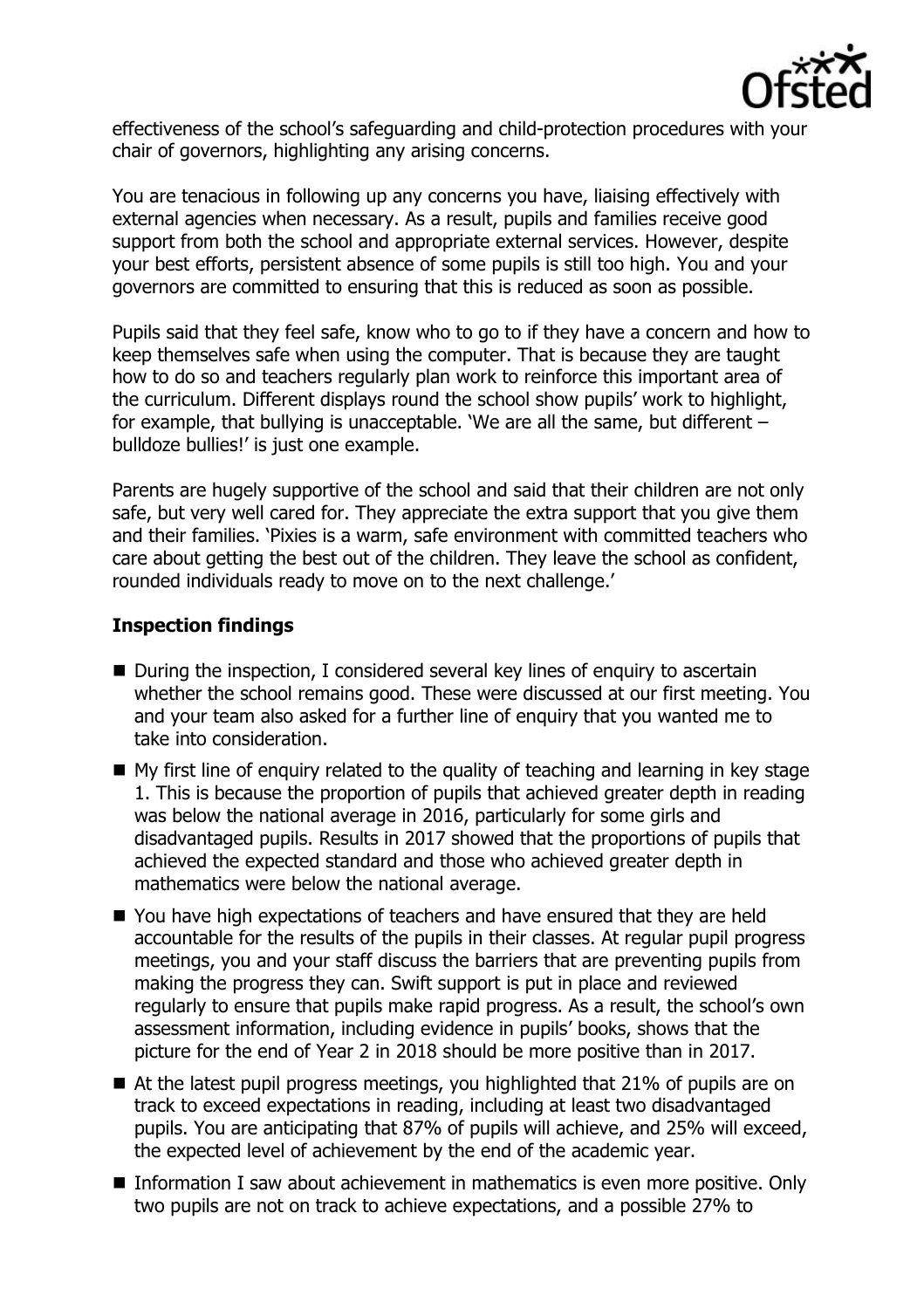

exceed expectations. Coupled with this group's 2017 phonics results, this cohort, that was at national average when it left the early years, will be above national average at the end of key stage 1. These pupils have, therefore, made good progress across key stage 1.

- My second key line of enquiry related to how well leaders use available assessment information to ensure that all groups of pupils, including those who are disadvantaged and those who have SEN and/or disabilities, make rapid progress. This was because, in your previous inspection report, this area of the school's work was highlighted for improvement.
- You have done much to ensure that teachers take into account pupils' prior attainment information to plan appropriate work to match their needs. We looked at the school's own assessment information for disadvantaged pupils and those who have SEN and/or disabilities. The picture is a little more mixed than it is for pupils overall, where a large number of pupils across the school are making accelerated progress in reading, writing and mathematics. However, you have detailed case studies which show the reasons why some pupils have not achieved as well as they might, and indeed why some have made considerable progress from their starting points.
- You were disappointed with last year's progress of pupils who have SEN and/or disabilities, as it reflected the results of 2016. As a result of the work that you and the new SEN lead have put in place, the majority of current pupils are making at least expected progress. Although it is early days, the impact of this work can already be seen. It was evident in learning observations that we conducted together, that teaching assistants are well used. Consequently, pupils are able to access the work that teachers provide and take part fully in lessons.
- The most able pupils said that work is sometimes challenging. They like the emphasis that teachers now put on making them think hard about their learning. Teachers regularly plan opportunities for pupils to explore application of their basic mathematics skills in real-life problems. 'I like challenging problems. It makes me really use my brain,' said one pupil. However, some most-able pupils in key stage 1 are not yet achieving as well as they might in mathematics.
- My third line of enquiry related to how much opportunity teachers provide for pupils to practise their basic English and mathematics skills across the curriculum. This is because this was an area that the previous inspection report highlighted for improvement.
- In one class seen during the inspection, pupils were working out how they could incorporate a number of features onto 'an island' of a specific size. Calculating the perimeter and area of, for example, a forest, they had to plan and draw how the features would fit into the available space. There was a real buzz in the classroom as pupils grappled with the problem. One group decided that it was impossible to fit it all in. Using their combined thinking, they decided to put the lake in the middle of the forest, in the middle of the island. 'Problem solved,' as one pupil said.
- $\blacksquare$  Evidence in pupils' topic books show that teachers think creatively about how they plan for mathematics in other areas of the curriculum. Pupils are, therefore,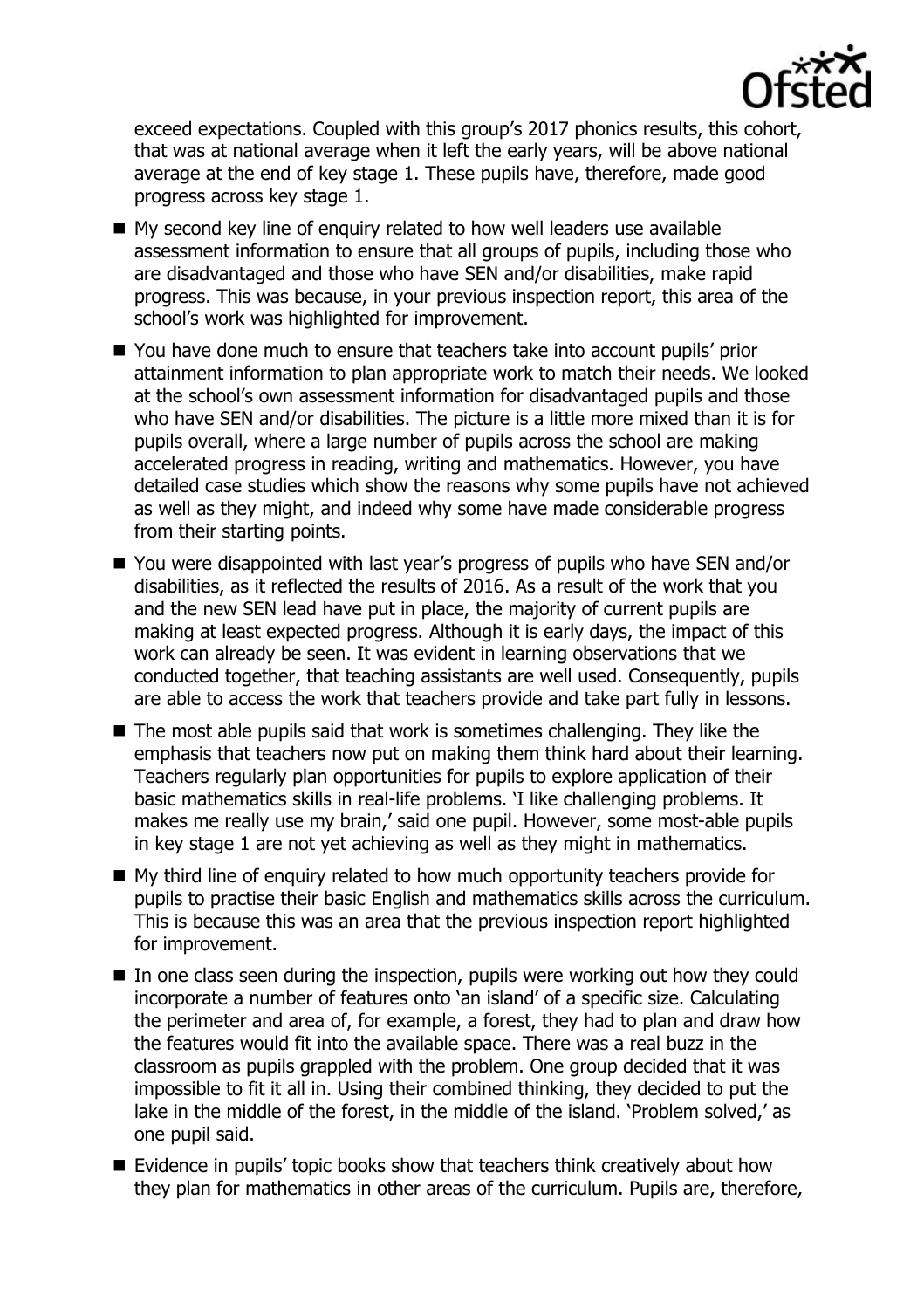

given regular opportunities to use their mathematical knowledge, skills and understanding in, for example, science, history and geography. Pupils record information in a variety of ways including bar charts, graphs and pictograms. What is more, they are encouraged to interpret what they have recorded, with the teachers emphasising the accuracy with which they need to record the information.

- Evidence in pupils' writing books shows that there has been a concerted effort to ensure that pupils write at length, whether in English lessons or lessons in other areas of the curriculum. For example, in their topic work, pupils wrote a diary entry for the Pudding Lane baker as part of the Great Fire of London topic. Older pupils wrote detailed accounts about Daedalus, 'the greatest inventor', during their topic on myths and legends.
- $\blacksquare$  It is clear that teachers ensure that pupils' writing in subjects like geography, history and science, is of the same high quality as it is in their English books. This is because you and your staff have made explicit the high expectations you have of handwriting and presentation.
- The fourth line of enguiry was one that you and your team requested I explore and related to how teachers help pupils improve their work. This is because you have spent some considerable time in the last year ensuring that pupils are supported in knowing the next steps in their learning.
- Evidence shows that pupils are given the time to respond to teachers' helpful comments in their books. For example, in one pupil's book, the teacher commented, 'For suspense in your writing, add adverbs,' which the pupil then did. Equally, in mathematics work, teachers add challenge. 'Try adding three more and see what difference it makes to your answers.'
- **Pupils said that the constant reminders on word mats, working walls or displays,** ensure that they have everything at their fingertips to help them to become successful writers. Teachers skilfully break up pupils' learning into bitesize chunks. They encourage pupils to comment on their classmates' work and help them improve it. Pupils' written work often demonstrates how this is helping them improve and how they are using their wide reading experience in their writing. For example, 'Daniel had often been told not to ramble in the wild. He was normally a fun, cheeky boy, but very slowly that changed!'
- The fifth line of enquiry related to how well governors hold leaders to account for the progress of pupils who have SEN and/or disabilities and those who are disadvantaged. This is because the progress of these pupils for the last two years has fluctuated. Attendance for these groups has been less than for other pupils.
- Governors keep a close eye on the effectiveness with which additional funding for both groups of pupils is spent and the impact it is having on individual pupils. Governors attend pupil progress meetings along with your senior leaders and are 'attached' to specific year groups. Governors said that this helps them to see pupils' progress as they move up the school and the impact of the support that these individuals are given.
- Your pupil premium champion and leader of SEN present you and your governors with regular detailed reports on the barriers that prevent pupils from making